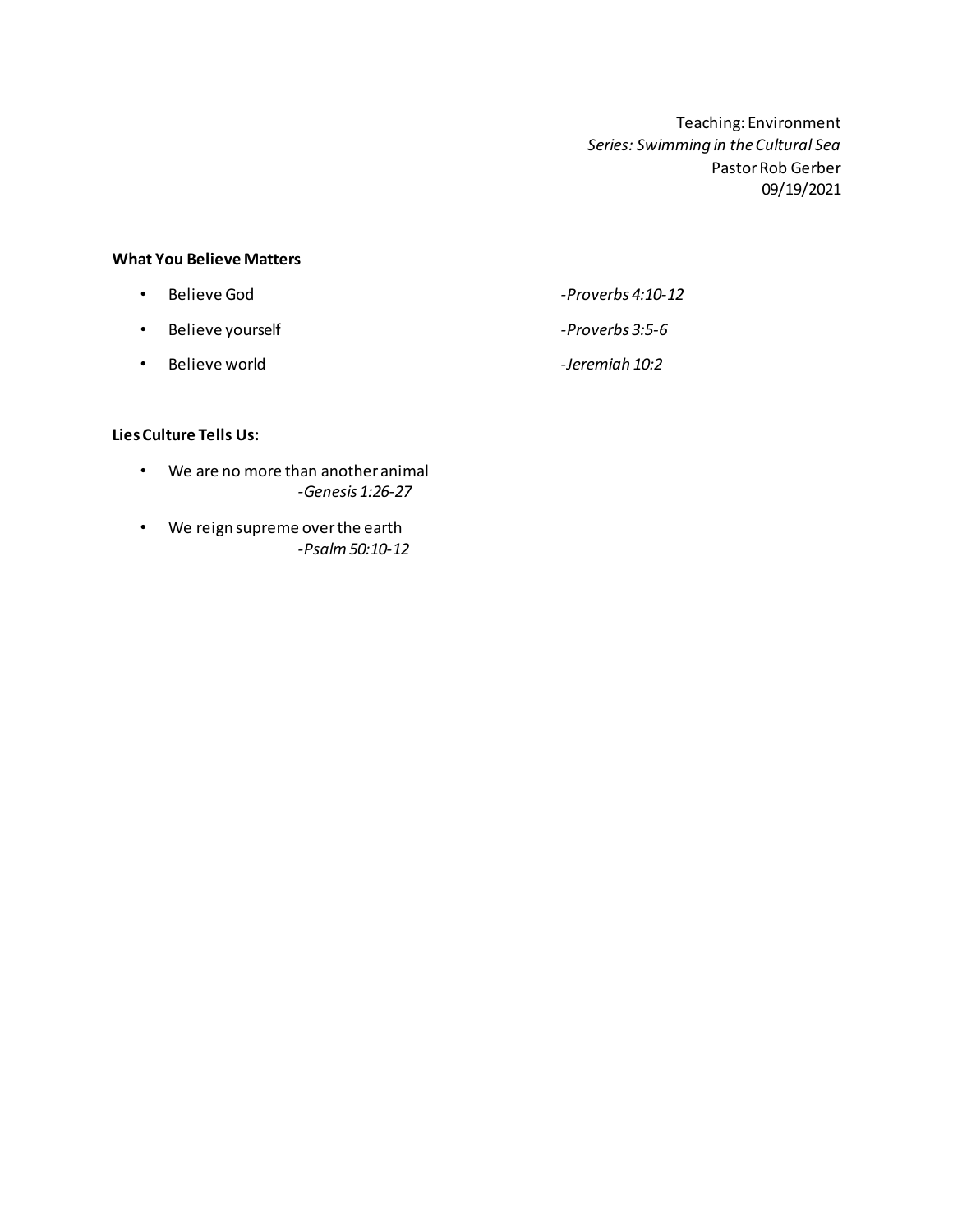## **Truths God Tells Us:**

• We are caretakers

*"*. . .fill the earth and subdue it and have dominion over the fish of the sea and over the birds of the heavens and over every living thing that moves on the earth."

*-Genesis 1:28*

*"*You have given him dominion over the works of your hands; you have put all things under his feet." *-Psalm 8:6*

• Earth remains under God's control

"May the glory of the Lord endure forever; may the Lord rejoice in His works, who looks on the earth and it trembles, who touches the mountains and they smoke!" *-Psalm 104:31-32*

• Our influence is real but limited

"Never again shall I strike down every living creature as I have done. While the earth remains, seedtime and harvest, cold and heart, summer and winter, day and night, shall not cease." *-Genesis 8:21-22*

• World is broken and fading

". . .cursed is the ground because of you; in pain you shall eat of it all the days of your life; thorns and thistles it shall bring forth for you."

*-Genesis 3:17-18*